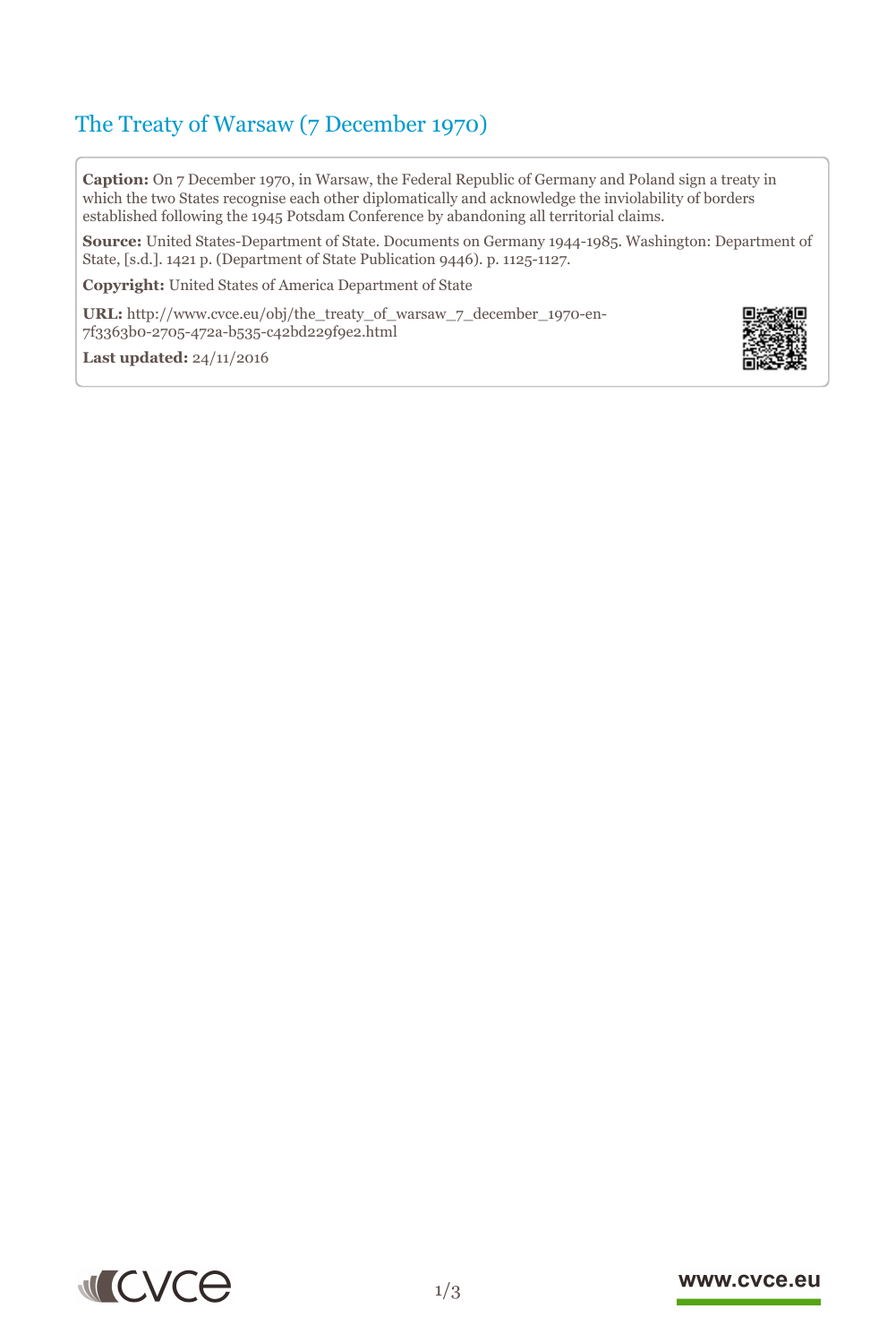## **Treaty Between the Federal Republic of Germany and Poland Concerning the Basis for Normalizing Their Mutual Relations, Signed at Warsaw, December 7, 1970**

#### THE FEDERAL REPUBLIC OF GERMANY AND THE PEOPLE'S REPUBLIC OF POLAND

Considering that more than 25 years have passed since the end of the Second World War of which Poland became the first victim and which inflicted great suffering on the nations of Europe,

Conscious that in both countries a new generation has meanwhile grown up to whom a peaceful future should be secured,

Desiring to establish durable foundations for peaceful coexistence and the development of normal and good relations between them,

Anxious to strengthen peace and security in Europe,

Aware that the inviolability of frontiers and respect for the territorial integrity and sovereignty of all States in Europe within their present frontiers are a basic condition for peace,

Have agreed as follows:

#### **Article I**

(1) The Federal Republic of Germany and the People's Republic of Poland state in mutual agreement that the existing boundary line, the course of which is laid down in Chapter IX of the decisions of the Potsdam Conference of 2 August 1945 as running from the Baltic Sea immediately west of Swinemunde, and thence along the Oder River to the confluence of the western Neisse River and along the western Neisse to the Czechoslovak frontier, shall constitute the western State frontier of the People's Republic of Poland.

(2) They reaffirm the inviolability of their existing frontiers now and in the future and undertake to respect each other's territorial integrity without restriction.

(3) They declare that they have no territorial claims whatsoever against each other and that they will not assert such claims in the future.

#### **Article II**

(1) The Federal Republic of Germany and the People's Republic of Poland shall in their mutual relations as well as in matters of ensuring European and international security be guided by the purposes and principles embodied in the Charter of the United Nations.

(2) Accordingly they shall, pursuant to Articles 1 and 2 of the Charter of the United Nations, settle all their disputes exclusively by peaceful means and refrain from any threat or use of force in matters affecting European and international security and in their mutual relations.

#### **Article III**

(1) The Federal Republic of Germany and the People's Republic of Poland shall take further steps towards full normalization and a comprehensive development of their mutual relations of which the present Treaty shall form the solid foundation.

(2) They agree that a broadening of their co-operation in the sphere of economic, scientific, technological, cultural and other relations is in their mutual interest.



### www.cvce.eu